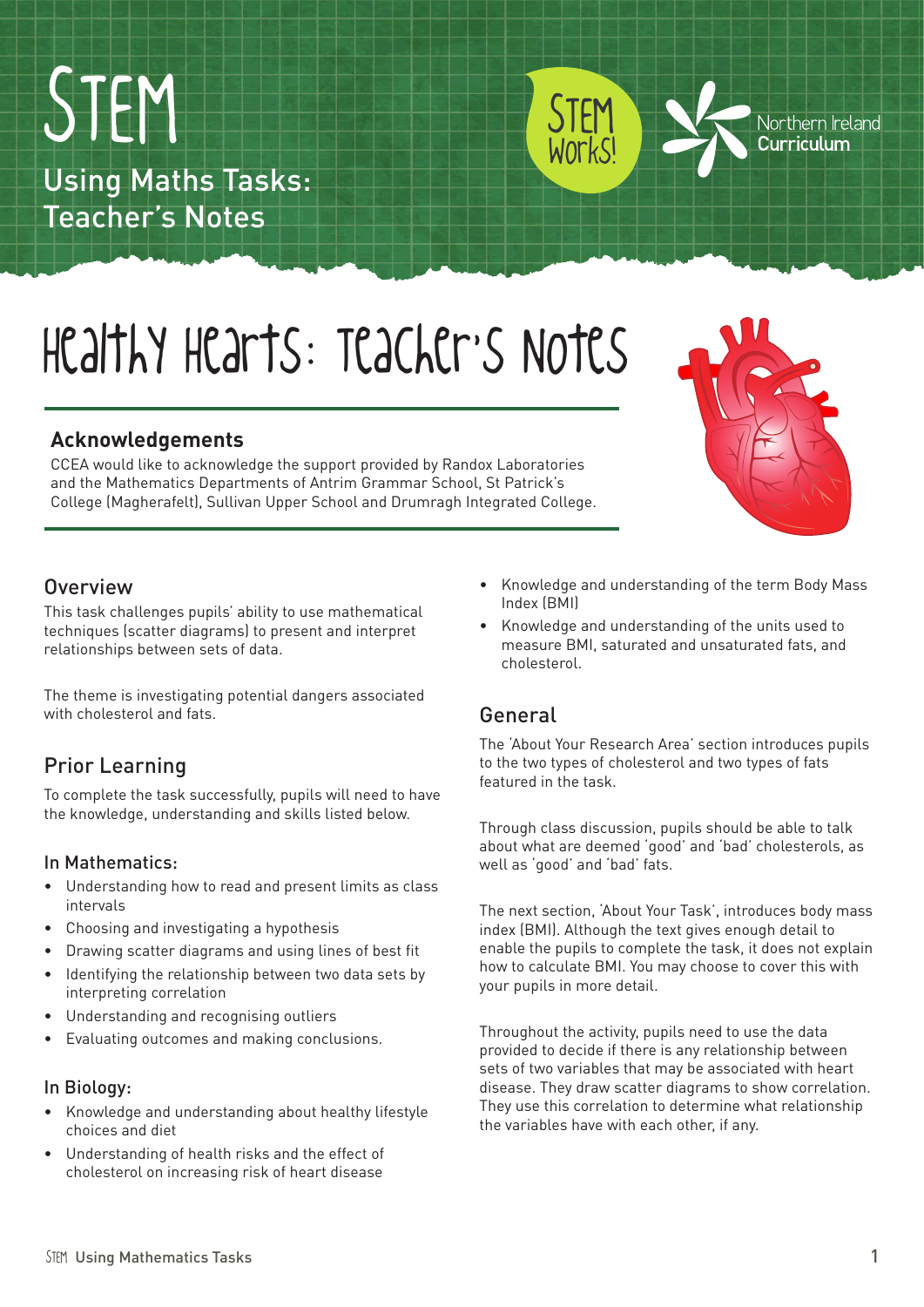# Activity

For questions 1 to 4, pupils should present their findings in the following format:

- a hypothesis stating what they expect the relationship between the two variables may be;
- an explanation of how they will test their hypothesis;
- a scatter diagram showing the relationship (if any);
- an explanation of what the scatter diagram shows, referring to the strength of the correlation and any apparent outliers; and
- • a statement of whether or not their test has shown if their hypothesis was correct.

The purpose of investigating whether there is a relationship between BMI and cholesterol is to help pupils recognise that even people who are not deemed to be overweight can have high cholesterol.

In question 6, pupils should write an explanation that refers to:

- the outcomes of their tests; and
- • the information in Tables 1 and 2.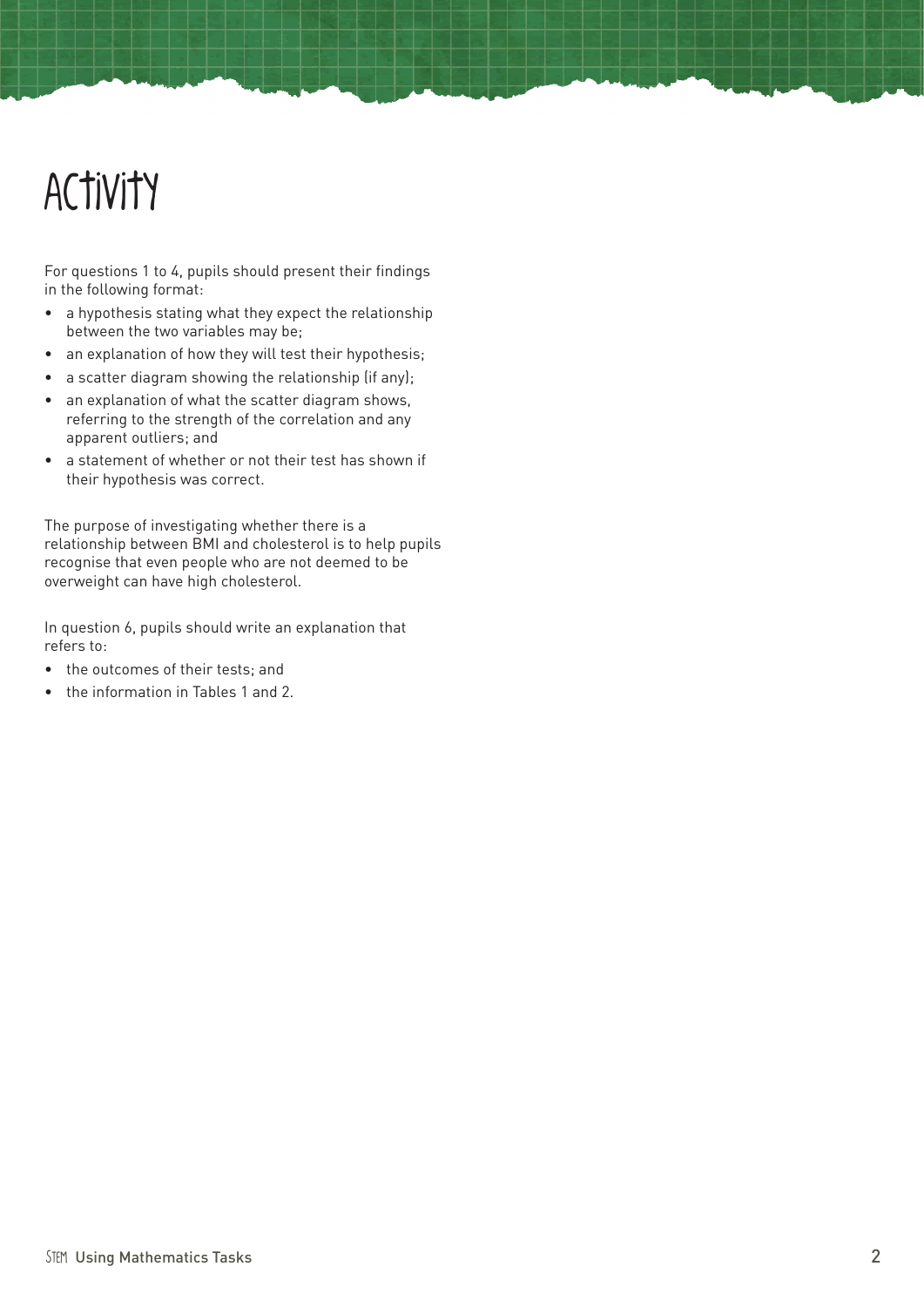# Scatter Diagrams and Examples

Using the data provided in Table 2, pupils should produce scatter diagrams similar to those shown. We have not included lines of best fit, but pupils should draw their own, where possible.





0 1 2 3 4 5 6 7 8

0

10

20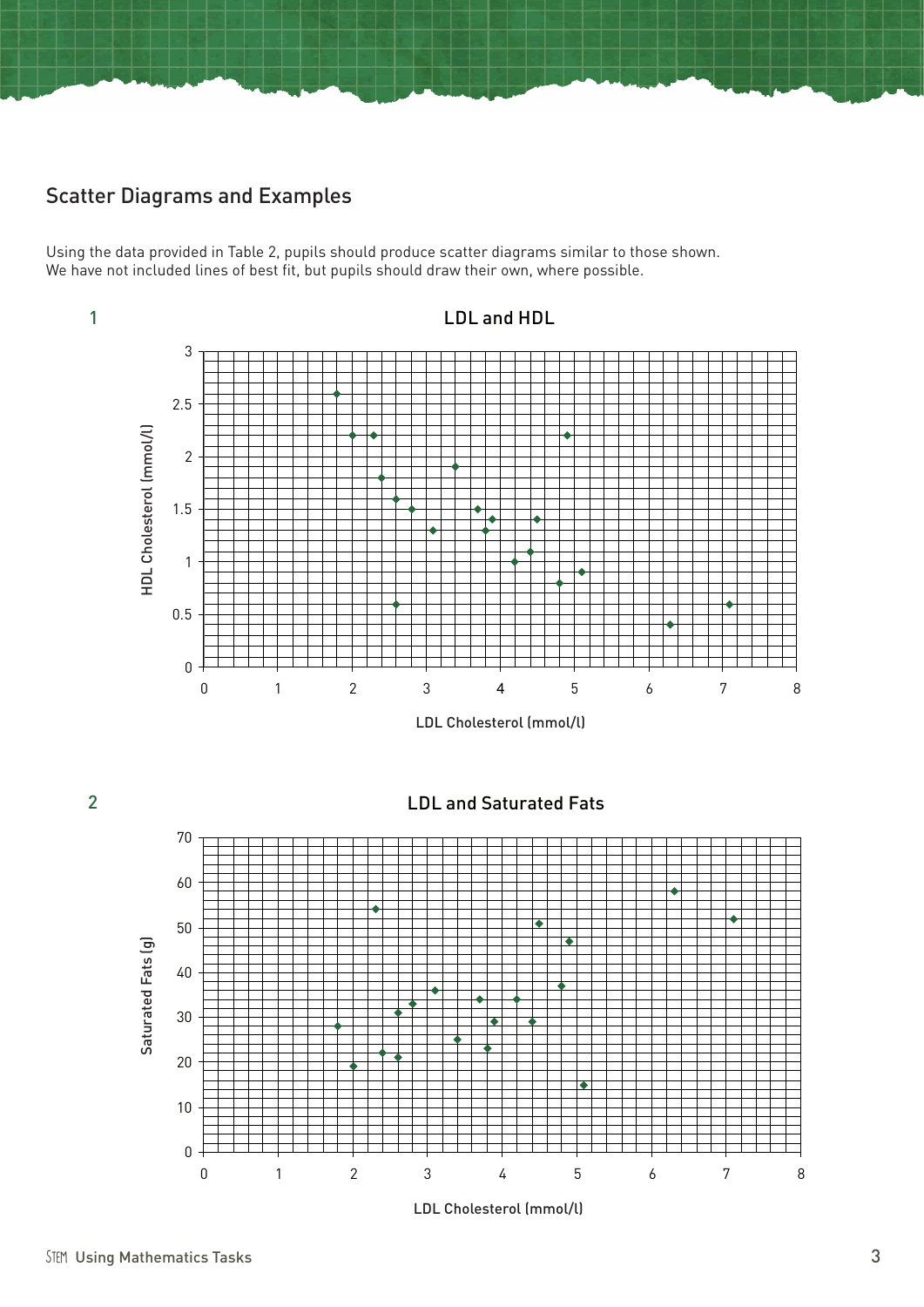HDL and Unsaturated Fats



HDL Cholesterol (mmol/l)



LDL Cholesterol (mmol/l)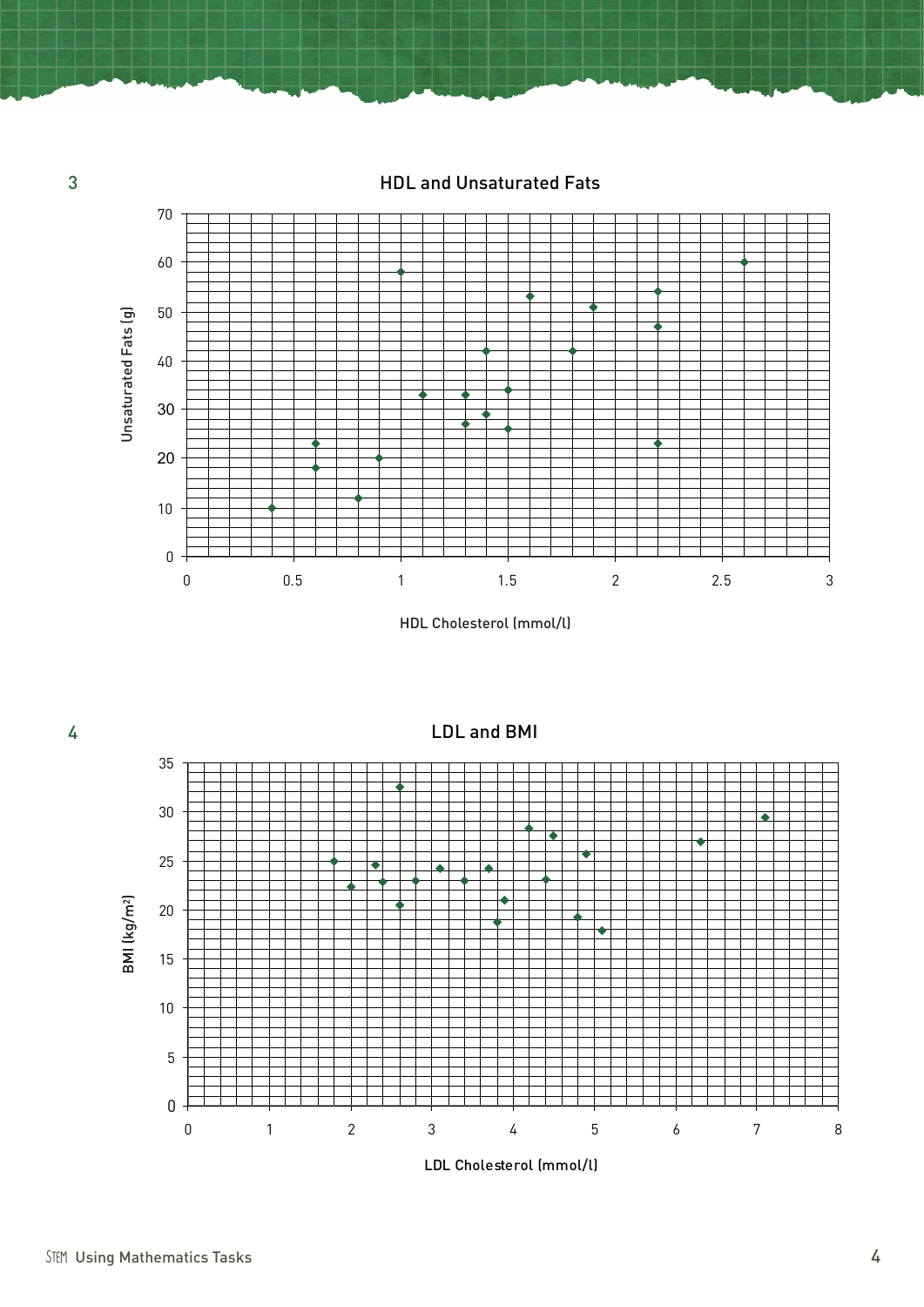HDL and BMI



HDL Cholesterol (mmol/l)

- 5 In question 5, pupils need to show an example of a hypothetical patient with suitable LDL cholesterol and HDL cholesterol values. Using these values and their lines of best fit, the pupils could predict the saturated and unsaturated fat intake for the patient.
- 6 *(Example)* Patients 1, 12 and 14 all seem to have very high levels of bad cholesterol (LDL) and low levels of good cholesterol (HDL). They also eat higher than average levels of saturated fats (the mean average for the 20 patients is 33.8g) and lower than average levels of unsaturated fats (the mean average for the 20 patients is 33.25g).

Taking the background information and answers to questions 1 to 4 into account, this would suggest that they could be at risk of heart disease.

5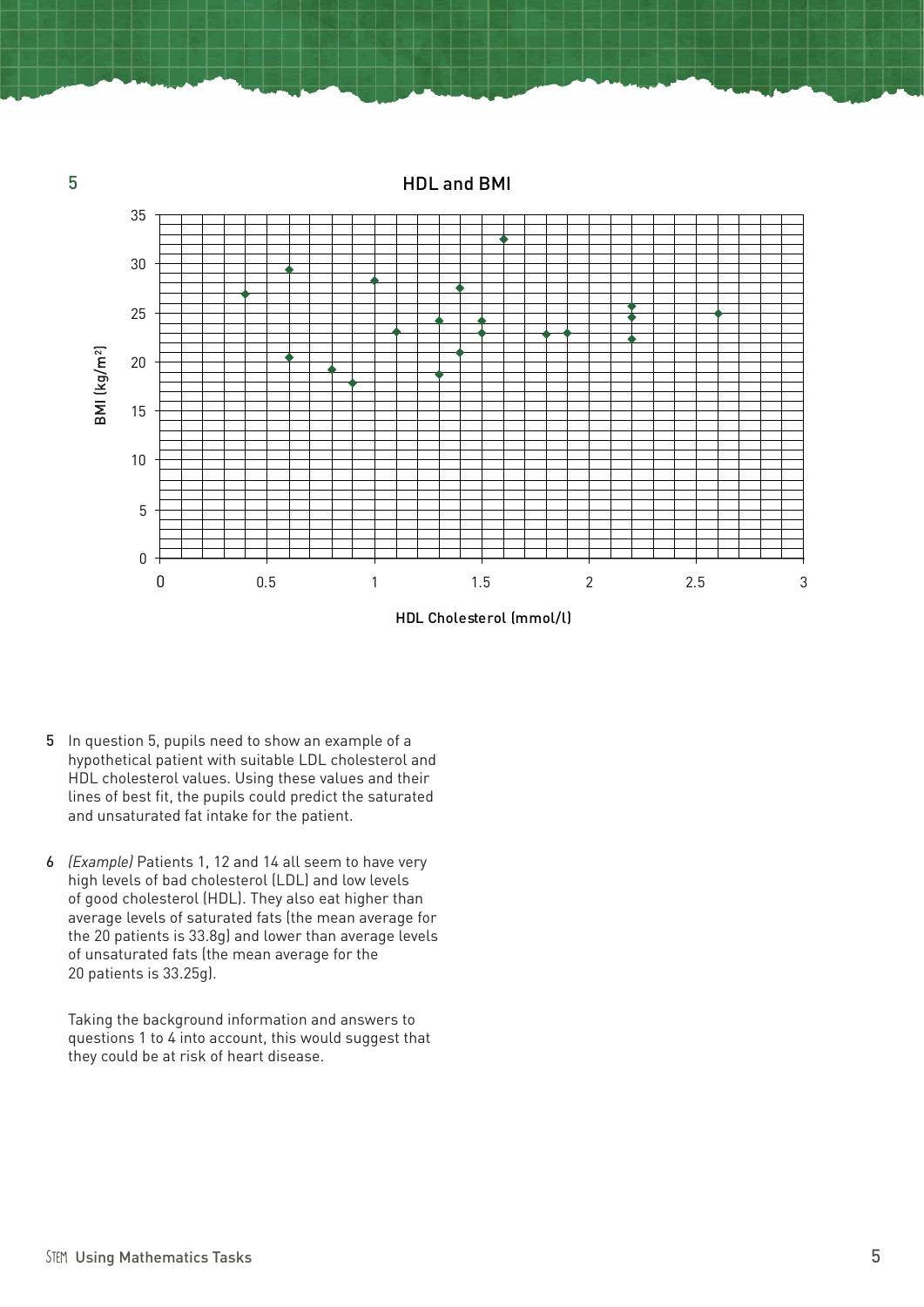# Healthy Hearts Assessment Grid

If you use Healthy Hearts to assess the Cross-Curricular Skill of Using Mathematics, the following assessment grid highlights the Requirements and the Knowledge and Understanding that your pupils will cover in the task. It gives examples of how pupils might demonstrate these at Levels 6 and 7.

| Pupils should be enabled to:                                                                               | Level 6                                                                                                                                                                                                                                                                                                                                                                                                                                                                                                                                                                                                                                                                                                                                                                                                                                                                                                                                                          | Level 7                                                                                                                                                                                                                                                                                                                                                                                                                                                                                                                                                                                                                                                                                                                                                                                                                                                                                                                                                                                                                                                                                                |
|------------------------------------------------------------------------------------------------------------|------------------------------------------------------------------------------------------------------------------------------------------------------------------------------------------------------------------------------------------------------------------------------------------------------------------------------------------------------------------------------------------------------------------------------------------------------------------------------------------------------------------------------------------------------------------------------------------------------------------------------------------------------------------------------------------------------------------------------------------------------------------------------------------------------------------------------------------------------------------------------------------------------------------------------------------------------------------|--------------------------------------------------------------------------------------------------------------------------------------------------------------------------------------------------------------------------------------------------------------------------------------------------------------------------------------------------------------------------------------------------------------------------------------------------------------------------------------------------------------------------------------------------------------------------------------------------------------------------------------------------------------------------------------------------------------------------------------------------------------------------------------------------------------------------------------------------------------------------------------------------------------------------------------------------------------------------------------------------------------------------------------------------------------------------------------------------------|
| Context                                                                                                    | Through discussion, solving routine<br>and non-routine problems with<br>increasing independence in a wide<br>range of familiar and unfamiliar<br>contexts and situations, pupils can:                                                                                                                                                                                                                                                                                                                                                                                                                                                                                                                                                                                                                                                                                                                                                                            | Through discussion, solving routine<br>and non-routine problems with<br>increasing independence in a wide<br>range of familiar and unfamiliar<br>contexts and situations, pupils can:                                                                                                                                                                                                                                                                                                                                                                                                                                                                                                                                                                                                                                                                                                                                                                                                                                                                                                                  |
| • use mathematical knowledge and<br>concepts accurately;<br>• work systematically and check their<br>work; | • use a range of appropriate<br>mathematical techniques and<br>notation:<br>Pupils use scatter diagrams to<br>test the relationships between the<br>different sets of data. They are<br>able to highlight outliers where<br>appropriate. They use correlation to<br>determine the relationship between<br>the variables.<br>• work systematically and efficiently<br>to a given degree of accuracy;<br>Pupils have a clear, step-by-step<br>approach to working through the<br>task. They answer each question in<br>the format shown in the teacher's<br>notes. They also choose suitable<br>scales for the axes in each scatter<br>graph.<br>• review their work, using<br>appropriate checking procedures<br>and evaluating their effectiveness<br>at each stage;<br>Pupils are able to identify and<br>comment on any outliers apparent<br>in their scatter diagrams. They also<br>discuss how the correlations have<br>confirmed their hypotheses (or not). | • use a range of appropriate<br>mathematical techniques and<br>notation:<br>Pupils use a line of best fit to<br>highlight the strength of the<br>correlation shown for two variables.<br>They also use it to identify further<br>values.<br>• critically review to what extent they<br>succeeded in carrying out activities,<br>checking if the level of accuracy<br>and their findings are appropriate<br>and making an assessment of any<br>limitations;<br>Pupils give a clear account of<br>whether they feel they have<br>confirmed their hypotheses or not.<br>They discuss the reliability of using<br>their scatter diagrams to do this.<br>They comment on the strength of<br>the correlation and the effectiveness<br>of using a line of best fit to<br>determine unknown values. They<br>comment on the reliability of their<br>testing using such a small sample<br>(N=20). They give possible reasons<br>why there are outliers, for example<br>incorrectly recorded or calculated<br>data. They can also refer to Tables 1<br>and 2 when making conclusions and<br>answering question 6. |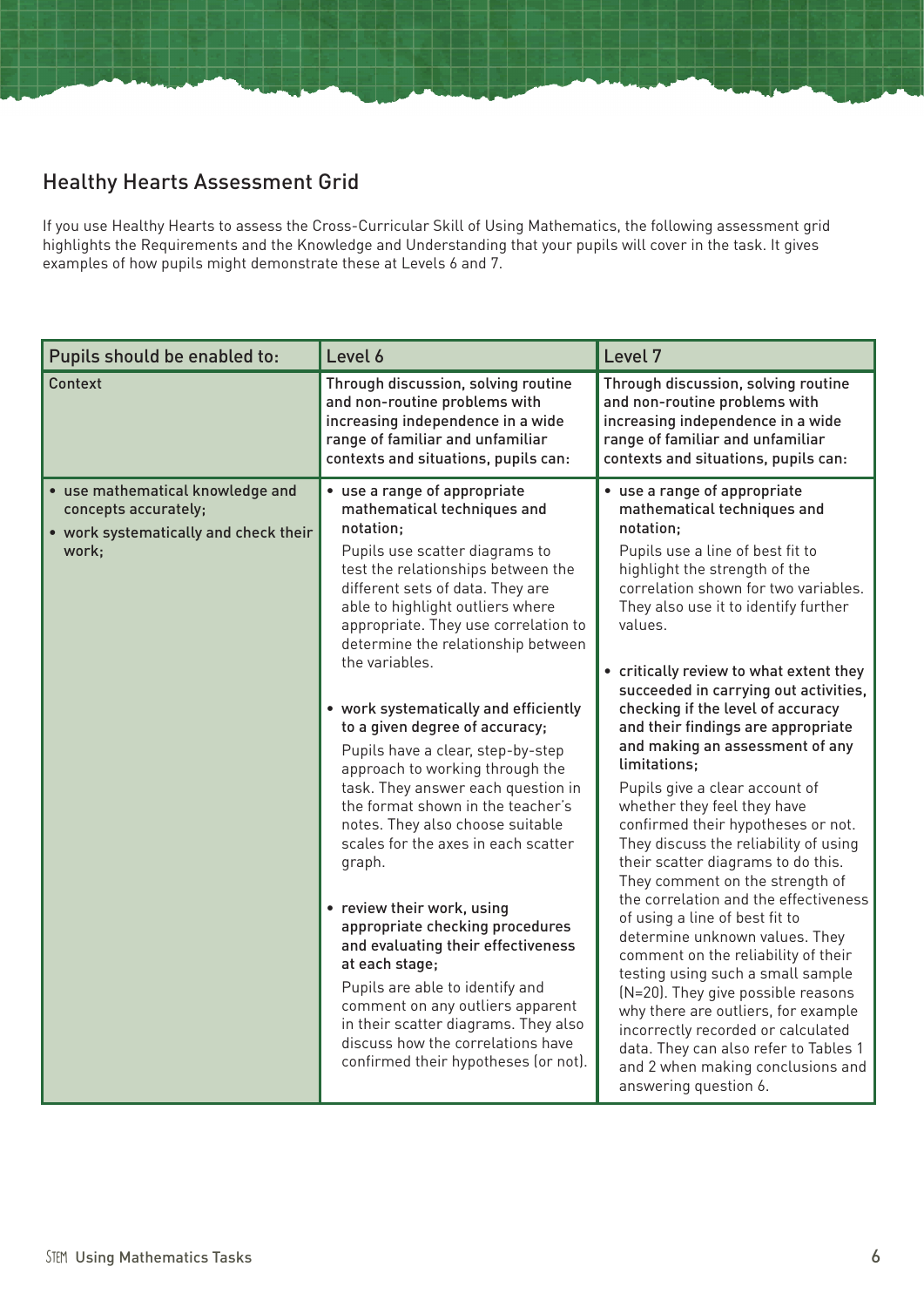| • explore ideas, make and test<br>predictions and think creatively;                                                       | • make and test predictions, make<br>general statements and draw<br>conclusions:<br>Pupils state a hypothesis for each<br>relationship they intend to test.<br>They then discuss whether or not<br>they have managed to confirm their<br>prediction. They are able to refer to<br>the strength of the correlation and<br>suggest what impact it has on their<br>evaluation.                                                                                                                                                                              | • make and test predictions and<br>justify their generalisations;<br>Pupils provide a clear explanation<br>within their overall conclusion for<br>what they believe to be the biggest<br>factor(s) in heart disease, based on<br>the data provided. They use their<br>findings to justify their reasons,<br>taking into account the sample size<br>and how general their conclusion<br>would be. They should refer to<br>particular patients that show any<br>contradictions to their findings. |
|---------------------------------------------------------------------------------------------------------------------------|----------------------------------------------------------------------------------------------------------------------------------------------------------------------------------------------------------------------------------------------------------------------------------------------------------------------------------------------------------------------------------------------------------------------------------------------------------------------------------------------------------------------------------------------------------|-------------------------------------------------------------------------------------------------------------------------------------------------------------------------------------------------------------------------------------------------------------------------------------------------------------------------------------------------------------------------------------------------------------------------------------------------------------------------------------------------|
| • identify and collect information;<br>• read, interpret, organise<br>and present information in<br>mathematical formats; | • obtain, process and interpret<br>information from a range of<br>sources;<br>Pupils use the data from both tables<br>to interpret what they expect to<br>find and what their hypothesis is.<br>They also use the data along with<br>their findings to arrive at an overall<br>conclusion.<br>• use a range of suitable ways to<br>present findings, following accepted<br>conventions;<br>Pupils use scatter diagrams to<br>present and identify the correlation<br>of the data sets for each question.<br>They are also able to highlight<br>outliers. | • select and use the most appropriate<br>methods to present findings,<br>following accepted conventions;<br>Pupils use a line of best fit to predict<br>further values. The line of best fit,<br>where appropriate, is the most<br>suitable for each scatter diagram,<br>i.e. drawn though the 'mean point',<br>as close to all the points as possible<br>with an equal number of points<br>above and below the line.                                                                           |